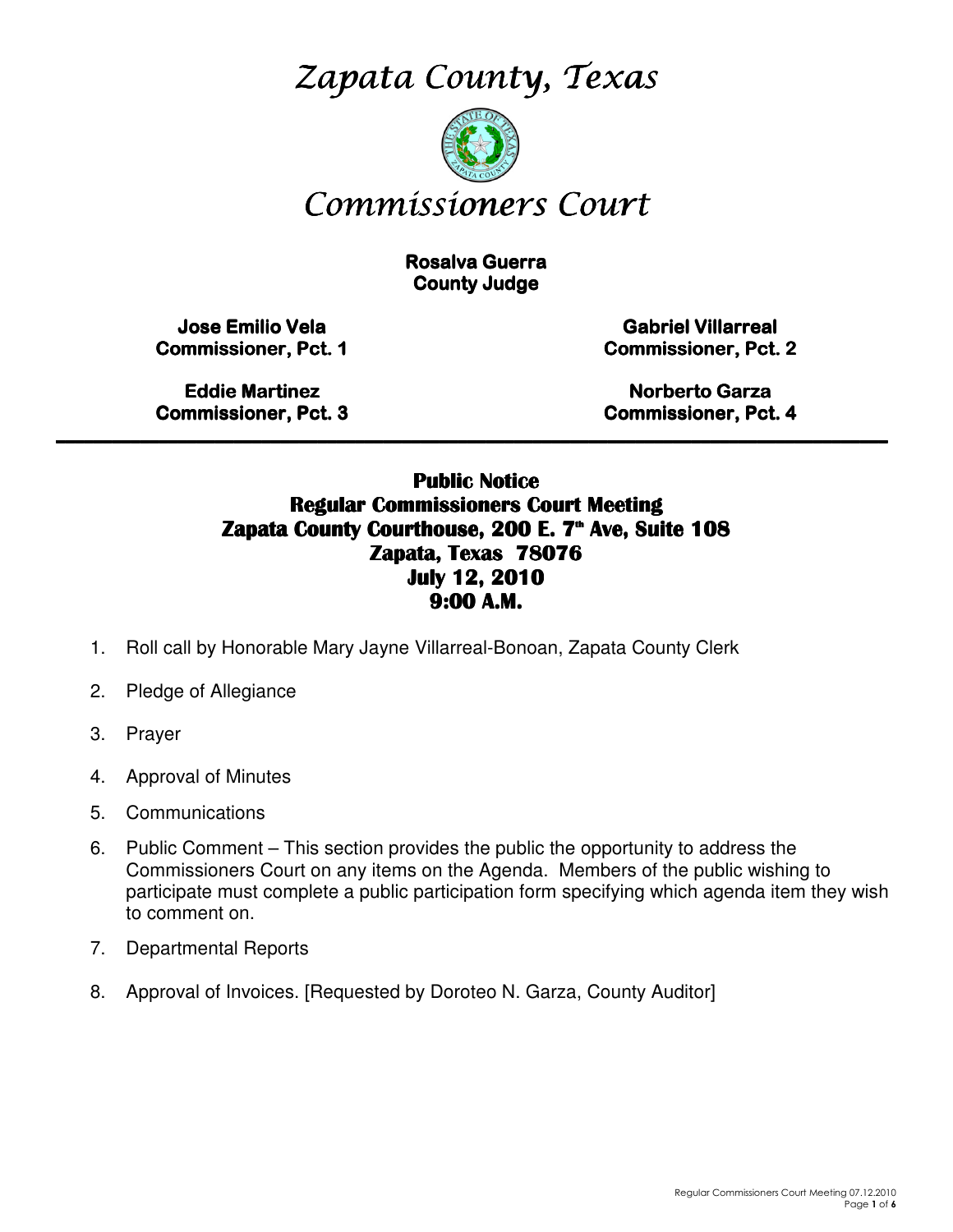# **REPORTS AND PRESENTATIONS**

- 9. Zapata County Medical Center's monthly report. [Requested by: Dr. Edmundo Garcia]
- 10. 2010 Zapata County Fair Association Report on the 2010 County Fair. [Requested by: Monica Mendoza, ZCFA President]
- 11. To report on the status of water leaks in Zapata County Court and the communication with architect Morgan Spears.

[Requested by: Mari Gutierrez, Courthouse Maintenance Supervisor]

- 12. Monthly business report of the Zapata County Economic Development Center (ZEDC). [Requested by: ZEDC President, Peggy Umphres Moffett]
- 13. Update on the purchase of the CACST Health Clinic. [Requested by: Jose E. Vela, Commissioner Pct. 1]

# **DELIBERATE AND CONSIDER ACTION ON THE FOLLOWING ITEMS**

14. To approve the extension of the lease agreement between Paladar Petroleum and Zapata **County** 

[Requested by: County Judge Rosalva Guerra]

- 15. To approve the renewal of the annual contractual agreement between Zapata County and the Texas Agriculture Extension Service Predatory Control Program. [Requested by: County Judge Rosalva Guerra]
- 16. To allow the Little League Association to use the park lights. [Requested by: Norberto Garza, Commissioner Pct.4]
- 17. To review and/or revise the collection of optional county fees per Chapter 502 of the Transportation code.

[Requested by: County Judge Rosalva Guerra]

18. To hire Ricardo Lee Ramirez Welder/Labor/Maintenance in slot # 6 Road & Bridge Dept #15-012-157. Pct 2 at 8.60 per hour.

[Requested by: Commissioner Gabriel Villarreal, Pct. 2]

- 19. Rescind previous Commissioner's Court Order to purchase road paving machine known as "Zipper" and defray the cost to minimize shortfall for FY 2011 budget. [Requested by: Jose E. Vela, Commissioner Pct. 1]
- 20. Approve employee transfer from Pct. 1, Special Road and Bridge Dept. employee slot #1 (Carlos Ramirez) to slot #8 @ 10.50 per hr. and hire replacement (Martin Arredondo Jr. ) at \$8.25 per hour to fill open slot.

[Requested by: Jose E. Vela, Commissioner Pct. 1]

21. Approve County Policy for hauling heavy brush and cuttings from residential areas. [Requested by: Jose E. Vela, Commissioner Pct. 1]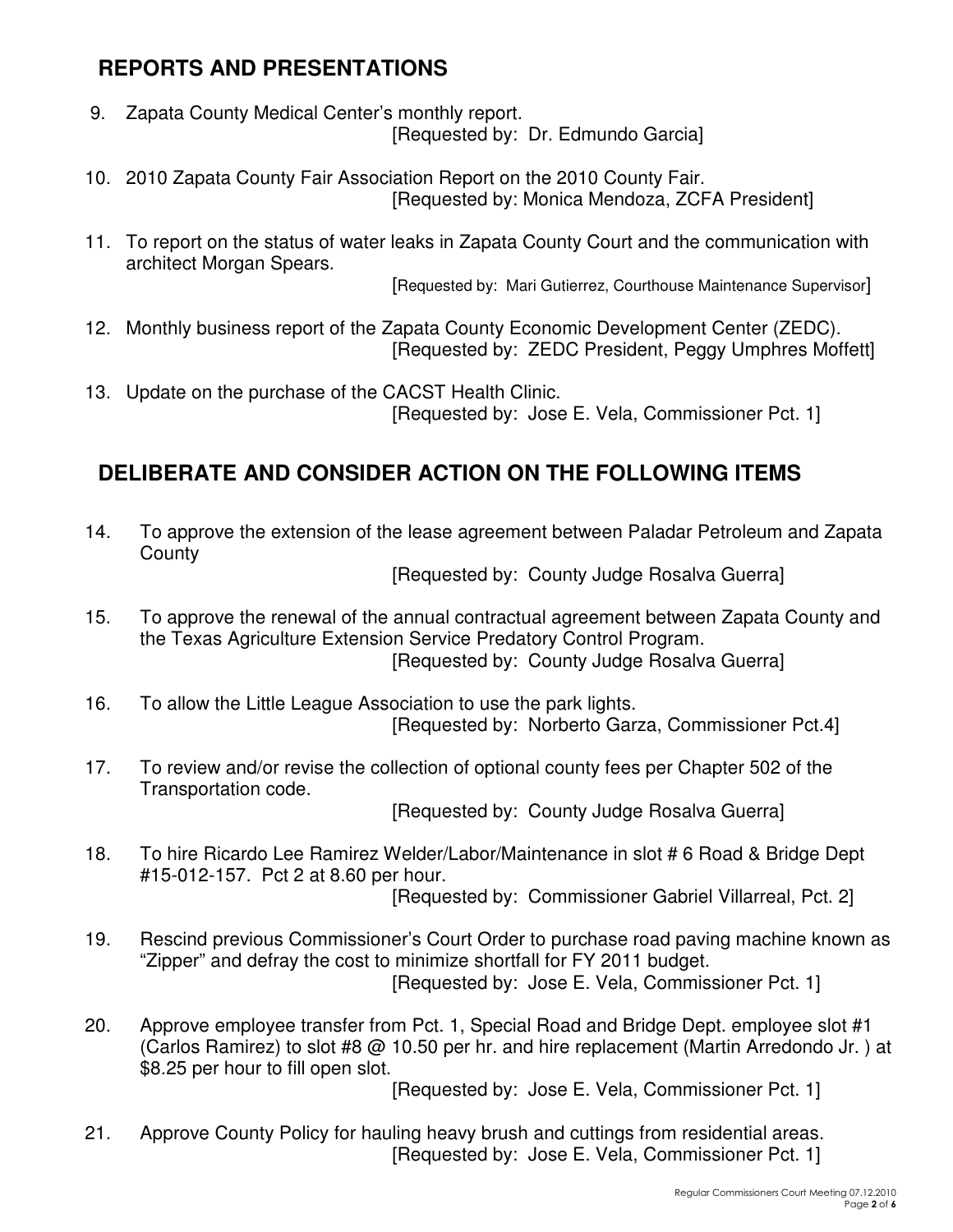- 22. Approval to convert Glenn St. into a one-way street, extending from 1st Ave. to 3rd Ave. and to install a speed hump to secure pedestrians crossing to the playing fields and pool. [Requested by: Jose E. Vela, Commissioner Pct. 1]
- 23. Approve employee transfer from Pct. 1, Special Road and Bridge Dept employee slot #3 (Homero Guzman) to slot #2 at Recycling Dept due resignation and fill open slot at the Special Road and Bridge with a certified CDL driver at \$10.25 per hour. [Requested by: Jose E. Vela, Commissioner Pct. 1]
- 24. Approval to advertise locally for one-acre tract in the vicinity of Flores Park to be used as a bird sanctuary required in compliance with TPWD grant award. [Requested by: Jose E. Vela, Commissioner Pct. 1]

25. To approve quote from Mata Construction Company for labor and materials to stucco the east and west side of the existing Community Center to match the north side already completed.

[Requested by: Mario Gonzalez Davis, Project Manager]

26. To approve the quote from Mata Construction Company for labor and material to stucco the exterior of two (2) buildings behind the Zapata County Museum to match the Museum exterior.

[Requested by: Mario Gonzalez Davis, Project Manager]

- 27. To approve the purchase of a 2006 Ford F250 truck from the Sherriff's impound for the purchase price of \$6,500.00 funding to be obtained from line item 80-600-336. [Requested by: Carlos Treviño, Jr., Water Plant Manager]
- 28. Approval to repaint Fire Department at a cost of \$12,892.00 [Requested by: J.J. Meza, Fire Chief]
- 29. To accept the resignation of Roel Gonzalez, Jr. and Ezequiel Ramirez and to allow Chief Meza to hire two replacements. Salary ranging from a minimum of \$10.36 per hour to a maximum of \$12.39 per hour, depending on certification and experience. [Requested by: J.J. Meza, Fire Chief]
- 30. Approve the 4th quarter payment for the Zapata County Chamber of Commerce. [Requested by: Paco Mendoza, ZC Chamber of Commerce, Director]
- 31. Approve the employment of a temporary employee for Precinct 4. [Requested by: Norbeto Garza, Commissioner Pct. 4]
- 32. To enter into agreement with the Zapata County Chamber of Commerce's Board of Directors to transfer Chamber of Commerce staff to the Zapata County Museum. [Requested by: Eddie Martinez, Commissioner Pct. 3]
- 33. To authorize, the Zapata County Chamber of Commerce staff the option, to join the Zapata County's insurance and retirement plan at their expense. Pending approval of item # 32 from the Zapata County Commissioners' Court and Zapata County Chamber of Commerce Board of Directors'.

[Requested by: Eddie Martinez, Commissioner Pct. 3]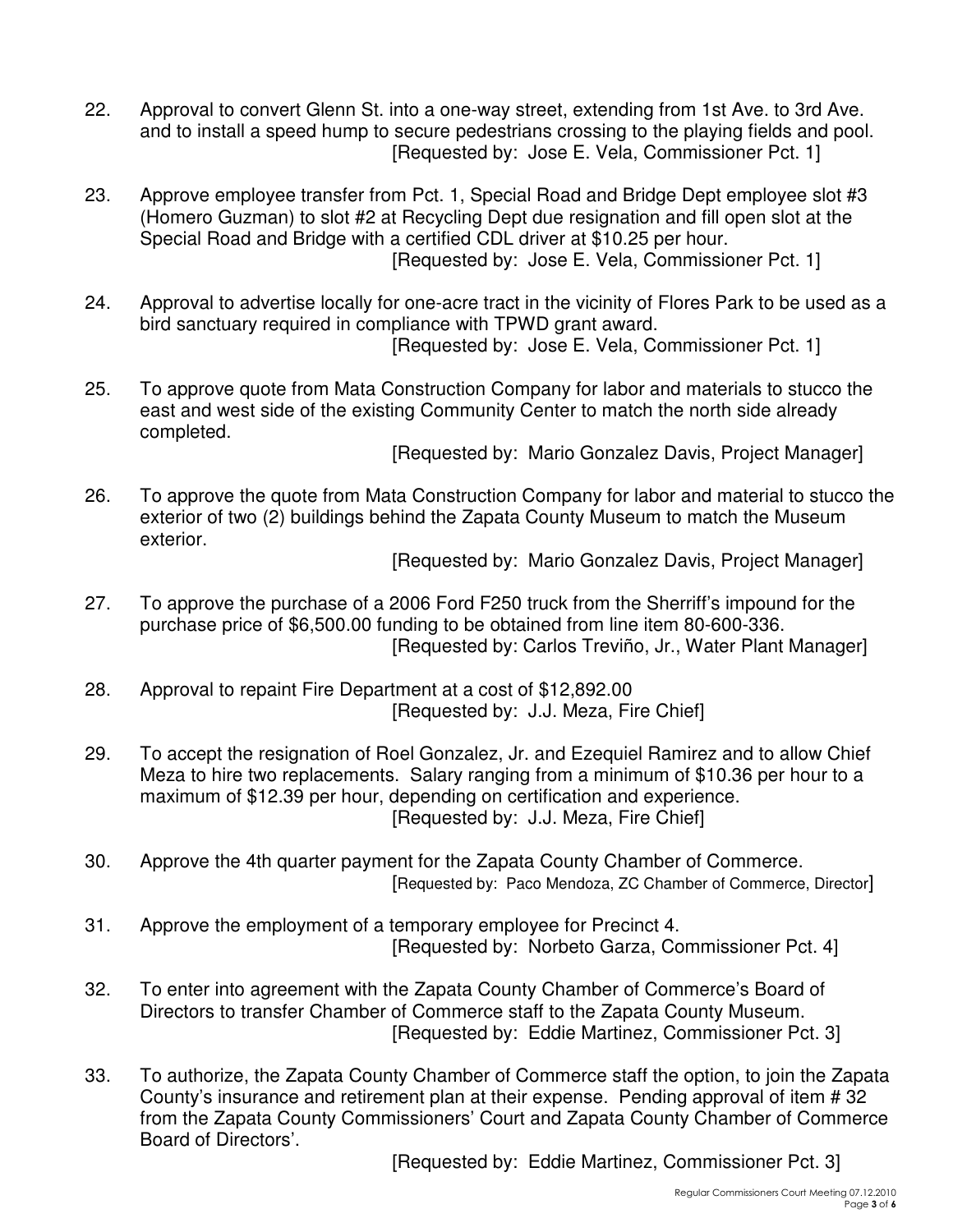- 34. To approve the purchase of Broce RCT 2010 Sweeper for the amount of \$41,000.00. \$29,400.00 to be paid out Pct 2 Caliche Fund (15-012-593) and \$12,000.00 to be paid out of Pct. 2 Road construction Fund (15-012-554).
	- [Requested by: Gabriel Villarreal, Commissioner Pct. 2]
- 35. To award the Zapata County Roping Arena bid. [Requested by: Dora Ramos, District Clerk]
- 36. To award Precinct 4 park canopies bid. [Requested by: Norberto Garza, Commissioner Pct 4]

### **RESOLUTIONS AND PROCLAMATIONS**

- 37. To ceremonially rename U.S. Highway 83 extending from 1<sup>st</sup> Avenue to Morales [Requested by: County Judge Rosalva Guerra]
- 38. To ceremonially rename U.S. Highway 16 extending from the intersection of U.S. Highway 83 and U.S. Highway 16 to  $20<sup>th</sup>$  Street.

[Requested by: County Judge Rosalva Guerra]

### **CONSENT ITEMS**

- 39. To install a speed hump between 13th and 16th on Villa St. [Requested by: Norberto Garza, Commissioner Pct. 4]
- 40. To install a security light at 2208 Elm St. in the Town of Zapata. [Requested by: Gabriel Villarreal, Commissioner Pct. 2]
- 41. To install speed humps at the following locations
	- a. Vicki Lane and Falcon Lane
	- b. Monterrey Lane and Carrizo Lane

[Requested by: Eddie Martinez, Commissioner Pct. 3]

42. To approve the following line item transfers as requested.

|      | <b>DEPARTMENT</b>                   | INE ITEML  | <b>FUND</b>           | <b>AMOUNT</b> |
|------|-------------------------------------|------------|-----------------------|---------------|
| From | Information & Assistance<br>Program | 37-645-330 | Fuel & Lubricant      | \$1500.00     |
| 0    | Information & Assistance<br>Program | 37-645-336 | Repairs & Maintenance | \$1500.00     |

To meet budget requirements.

[Carmen R Reyes, Nutrition Program Director]

43. To approve the following line item transfers as requested.

|      | <b>DEPARTMENT</b>            | LINE ITEM  | <b>FUND</b>                      | <b>AMOUNT</b> |
|------|------------------------------|------------|----------------------------------|---------------|
| From |                              | 10-370-901 | <b>Rovalty Funds</b>             | \$15,000.00   |
| To   | Pct 1 Paving Projects        | 10-409-751 | <b>Special Materials</b>         | \$15,000.00   |
| From |                              | 10-370-901 | <b>Royalty Funds</b>             | \$25,000.00   |
| To   | <b>Pct 1 Paving Projects</b> | 10-409-761 | <b>Special Contract Services</b> | \$25,000.00   |

[Requested by: Carlos Treviño, Jr., Water Plant Manager]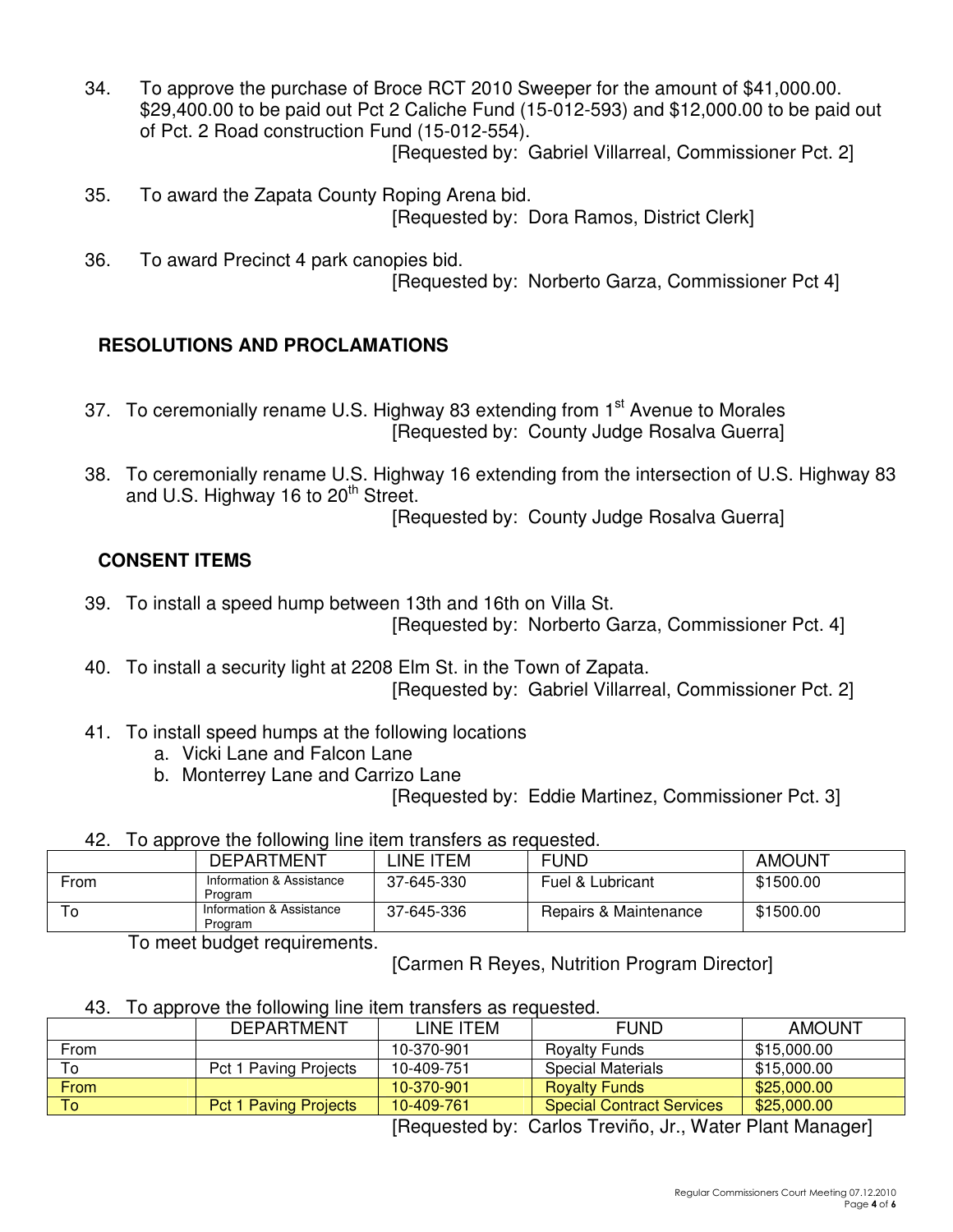44. To approve the following line item transfers as requested.

|                             | <b>DEPARTMENT</b>  | LINE ITEM  | <b>FUND</b>             | <b>AMOUNT</b> |
|-----------------------------|--------------------|------------|-------------------------|---------------|
| From                        | <b>Water Plant</b> | 80-600-441 | <b>Water Purchase</b>   | \$15,600.00   |
| To                          | <b>Water Plant</b> | 80-600-589 | Equipment               | \$15,600.00   |
| From                        | <b>Water Plant</b> | 80-600-335 | <b>Computer Expense</b> | \$4,200.00    |
| Tol                         | <b>Water Plant</b> | 80-600-205 | <b>Uniforms</b>         | \$4,200.00    |
| From                        | <b>Water Plant</b> | 80-600-443 | Electricity             | \$20,000.00   |
| To                          |                    | 80-600-336 | Repairs & Maintenance   | \$20,000.00   |
| $\mathbf{r}$ , $\mathbf{r}$ |                    |            |                         |               |

[Requested by: Carlos Treviño, Jr., Waterworks Manager]

45. To approve the following line item transfers as requested.

|      | <b>DEPARTMENT</b> | LINE ITEM  | <b>FUND</b>            | <b>AMOUNT</b> |
|------|-------------------|------------|------------------------|---------------|
| From | Constable #1      | 10-550-454 | Maintenance/Repairs    | \$1000.00     |
| То   | Constable #1      | 10-550-310 | Supplies               | \$1,000.00    |
| From | Constable #1      | 10-550-330 | <b>Fuel/Lubricants</b> | \$1,500.00    |
| To l | Constable #1      | 10-550-310 | <b>Supplies</b>        | \$1,500.00    |

For the purchase of an automatic rifle and supplies to be used on patrol and on courthouse security.

[Requested by: Adalberto Mejia, Constable #1]

#### **Note 1 Gov't Code Ann 551.071, Consultation with Attorney Note 2 Gov't Code Ann 551.072, Real Property Note 3 Gov't Code Ann 551.074, Personnel Matters Note 4 Gov't Code Ann 551.076, Security**

The Commissioners Court will consider the following items in Executive Session. The Commissioners Court may also consider any other matter posted on the agenda if there are issues that require consideration in Executive Session and the Commissioners Court announces that the item will be considered during Executive Session.

# **EXECUTIVE SESSION**

46. Consultation with County Attorney and possible action to accept or reject settlement offer made by Airgas

[Requested by Said A. Figueroa, County Attorney]